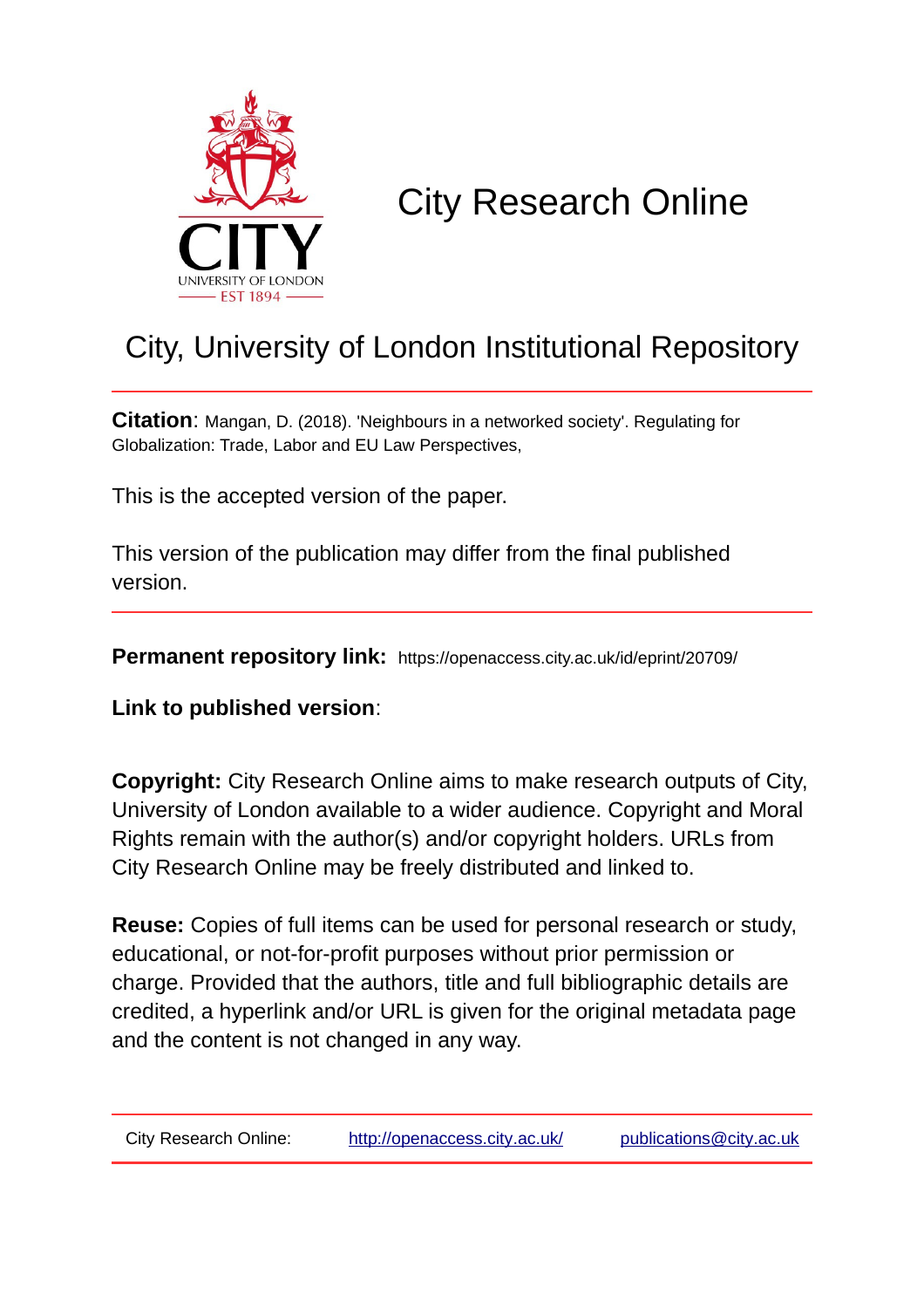## **[Neighbours in a networked society](http://regulatingforglobalization.com/2018/10/08/neighbours-in-a-networked-society/)**

### **[Regulating for Globalization](http://regulatingforglobalization.com)**

08/10/2018

#### [David Mangan](http://regulatingforglobalization.com/author/davidmangan01/) [\(City, University of London](http://www.city.ac.uk/people/academics/david-mangan))

*Please refer to this post as: David Mangan, 'Neighbours in a networked society', Regulating for Globalization, 08/10/2018, http://regulatingforglobalization.com/2018/10/08/neighbours-in-a-networked-so ciety/*

#### **The networked society as a new landscape for obligations**

#### **The neighbour principle**

On 26 May 1932, the UK's House of Lords, released its decision in [Donoghue v](http://www.bailii.org/uk/cases/UKHL/1932/100.html) [Stevenson](http://www.bailii.org/uk/cases/UKHL/1932/100.html). This decision has been influential for tort law in the common law world. Often referred to in less austere terms such as the 'snail in the bottle case' or the 'ginger beer case', Donoghue may be the genesis of another common phrase today, the duty of care. In defining the duty of care, Lord Atkin wrote of the neighbour principle; a concept he derived from the Bible. In asking 'who is my neighbour?' Lord Atkin bridged the gap between the emphasis in law (at that time) on liability through contract to the circumstances facing Mrs. Donoghue where she had no direct contractual relationship with the manufacturer, Mr. Stevenson. Lord Aktin established that contract was not the sole means of a relationship between two parties. In discussing the legal question of neighbourhood, Lord Atkin wrote: 'The answer seems to be — persons who are so closely and directly affected by my act that I ought reasonably to have them in contemplation as being so affected when I am directing my mind to the acts or omissions which are called in question.'

#### *In a networked environment, who is my neighbour?*

#### **The neighbour in a networked society: the labour perspective**

There is a new platform for neighbourhood in a networked society; and it may be that the workplace most clearly illustrates. Employers have already been confronted with its challenges. The Canadian labour arbitration decision of [Amalgamated Transit Union, Local 113 v. Toronto Transit Commission \(Use of](https://www.cbc.ca/news/canada/employers-social-media-harassment-1.3700334) [Social Media Grievance\)](https://www.cbc.ca/news/canada/employers-social-media-harassment-1.3700334) illustrated the obligations businesses (as employers) have to their workers when developing a social media presence. The guidance coming from this decision was that a business' social media presence which interacts with the public would need to also be a space free of 'language that is vulgar, offensive, abusive, racist, homophobic, sexist, and/or threatening'. Prior to information technology, the toxic workplace existed as a characterisation of a physical space. With business promotion via social media platforms, toxicity can arise in a virtual environment with implications for the physical workplace.